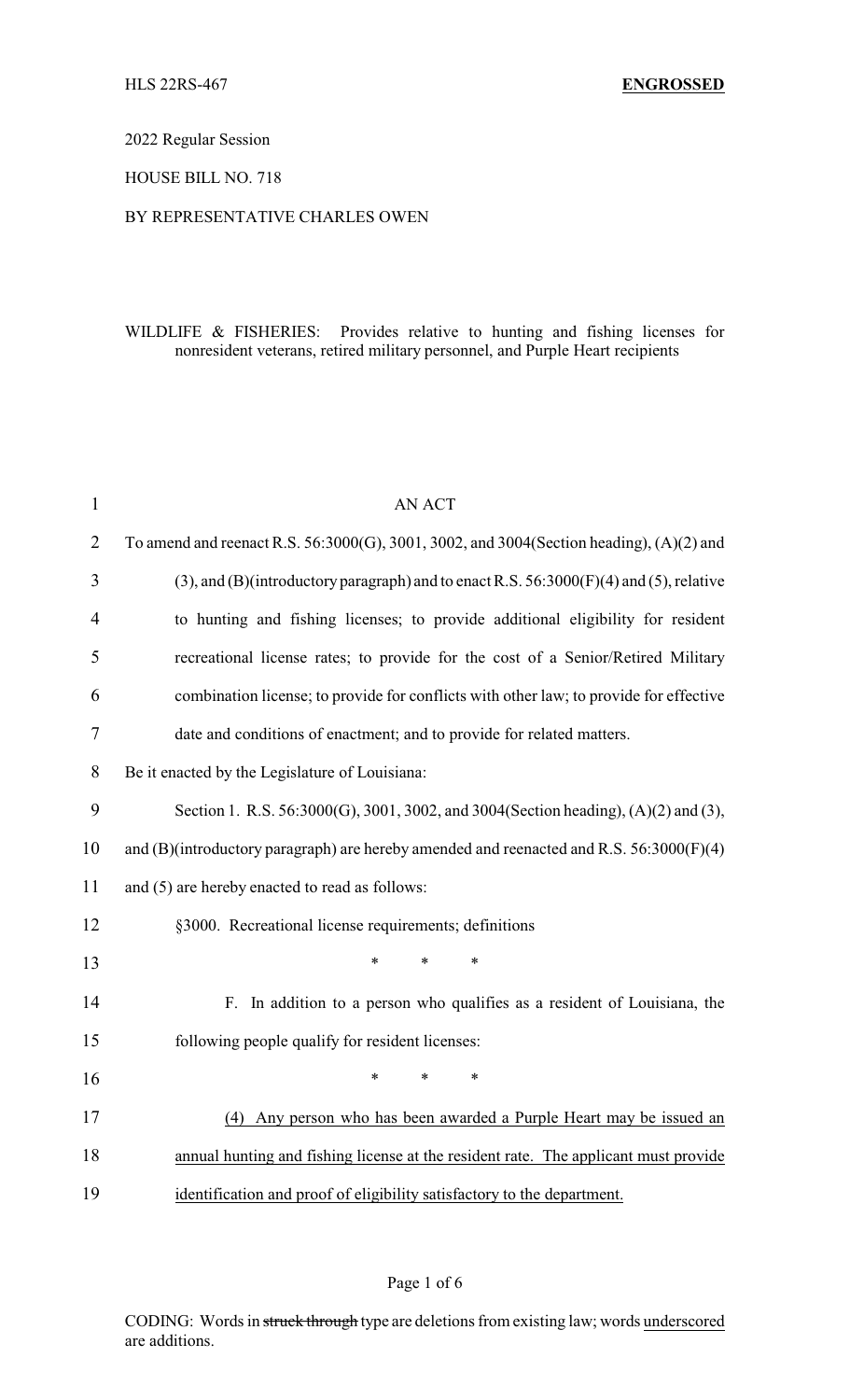| $\mathbf{1}$   | (5) Any honorably discharged member of the United States Armed Forces                   |
|----------------|-----------------------------------------------------------------------------------------|
| $\overline{2}$ | or National Guard who either enlisted for service while residing in Louisiana or was    |
| 3              | discharged from service while residing in Louisiana may be issued an annual hunting     |
| 4              | and fishing license at the resident rate. The applicant must provide identification and |
| 5              | proof of eligibility satisfactory to the department. In addition to any other           |
| 6              | documentation accepted by the department as satisfactory proof of military service,     |
| 7              | government-issued separation and discharge documentation, such as a DD-214 or           |
| 8              | NGB-22, showing enlistment or discharge in the state of Louisiana shall be              |
| 9              | considered satisfactory proof of eligibility under this Paragraph.                      |
| 10             | G. A person may qualify for a Senior/Retired Military Hunting and Fishing               |
| 11             | license as follows:                                                                     |
| 12             | (1) A resident who reaches age sixty prior to June 1, 2000, may obtain an               |
| 13             | annual Senior license for no cost.                                                      |
| 14             | (2) A resident who reaches age sixty between June 1, 2000, and May 31,                  |
| 15             | 2022, may obtain an annual Senior Hunting and Fishing license for the cost of five      |
| 16             | dollars.                                                                                |
| 17             | (3) A resident who reaches age sixty-five on or after June 1, 2027, may                 |
| 18             | obtain an annual Senior Hunting and Fishing license for the cost of twenty dollars.     |
| 19             | (4) Upon application to the department and showing identification and proof             |
| 20             | of military service satisfactory to the department, any person who is a retired         |
| 21             | member of the United States Armed Forces, including the Louisiana Army National         |
| 22             | Guard or the Louisiana Air National Guard, and was either born in Louisiana or is       |
| 23             | a bona fide resident of Louisiana, may obtain an annual license at one-half the cost    |
| 24             | of an annual resident license for the cost of twenty dollars.                           |
| 25             | ∗<br>∗<br>∗                                                                             |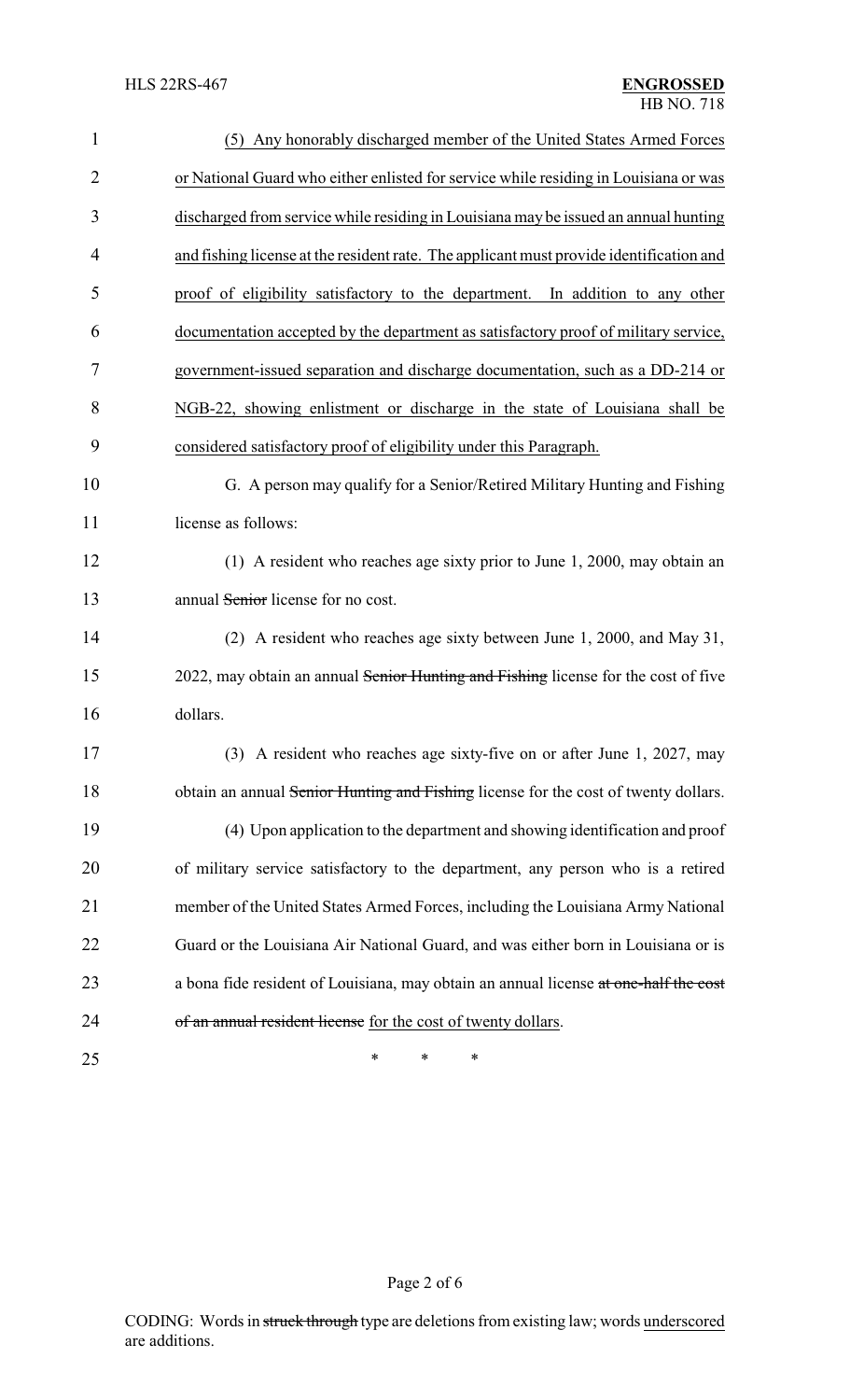| 1              | §3001. Recreational fishing licenses; fees                                                      |  |
|----------------|-------------------------------------------------------------------------------------------------|--|
| $\overline{2}$ | Fishing licenses:                                                                               |  |
| 3              | $(\dagger)$ A. Resident licenses including bona-fide residents, active and native-born          |  |
| 4              | retired members of the United States Armed Forces, including the Louisiana Army                 |  |
| 5              | National Guard or the Louisiana Air National Guard, and nonresident students:                   |  |
| 6              | $(a)$ (1) Hook and line license<br>\$5.00/year                                                  |  |
| 7              | (allows using a pole, hook and line, without a reel and without using artificial                |  |
| 8              | bait, dip nets, landing nets, minnow traps, crab nets, or crab lines)                           |  |
| 9              | $\left(\frac{1}{2}\right)$ (2) Basic fishing license<br>\$17.00/year                            |  |
| 10             | (includes all legal recreational freshwater gear)                                               |  |
| 11             | $(e)$ (3) Saltwater fishing license<br>\$15.00/year                                             |  |
| 12             | (includes all legal recreational saltwater gear)                                                |  |
| 13             | $\left(\frac{d}{d}\right)\left(4\right)$ Charter three-day saltwater fishing license<br>\$20.00 |  |
| 14             | \$10.00<br>$(e)$ (5) Charter three-day freshwater fishing license                               |  |
| 15             | $\left(\frac{2}{2}\right)$ B. Nonresident licenses:                                             |  |
| 16             | $(a)$ (1) Basic fishing license<br>\$68.00/year                                                 |  |
| 17             | (includes all legal recreational freshwater gear)                                               |  |
| 18             | $\left(\frac{1}{2}\right)$ Saltwater fishing license<br>\$60.00/year                            |  |
| 19             | (includes all legal recreational saltwater gear)                                                |  |
| 20             | $(e)$ (3) Five-day basic fishing<br>\$30.00                                                     |  |
| 21             | (includes all legal freshwater recreational gear)                                               |  |
| 22             | $\left(\frac{d}{d}\right)$ (4) Five-day saltwater fishing<br>\$30.00                            |  |
| 23             | (includes all legal saltwater recreational gear)                                                |  |
| 24             | $(e)$ (5) Charter boat three-day saltwater fishing license<br>\$20.00                           |  |
| 25             | \$10.00<br>$(f)$ (6) Charter boat three-day freshwater fishing license                          |  |
| 26             | §3002. Recreational hunting licenses; fees                                                      |  |
| 27             | (1) A. Resident licenses including Louisiana residents, active and reserve                      |  |
| 28             | members of the United States Armed Forces including the National Guard, and                     |  |
| 29             | nonresident students:                                                                           |  |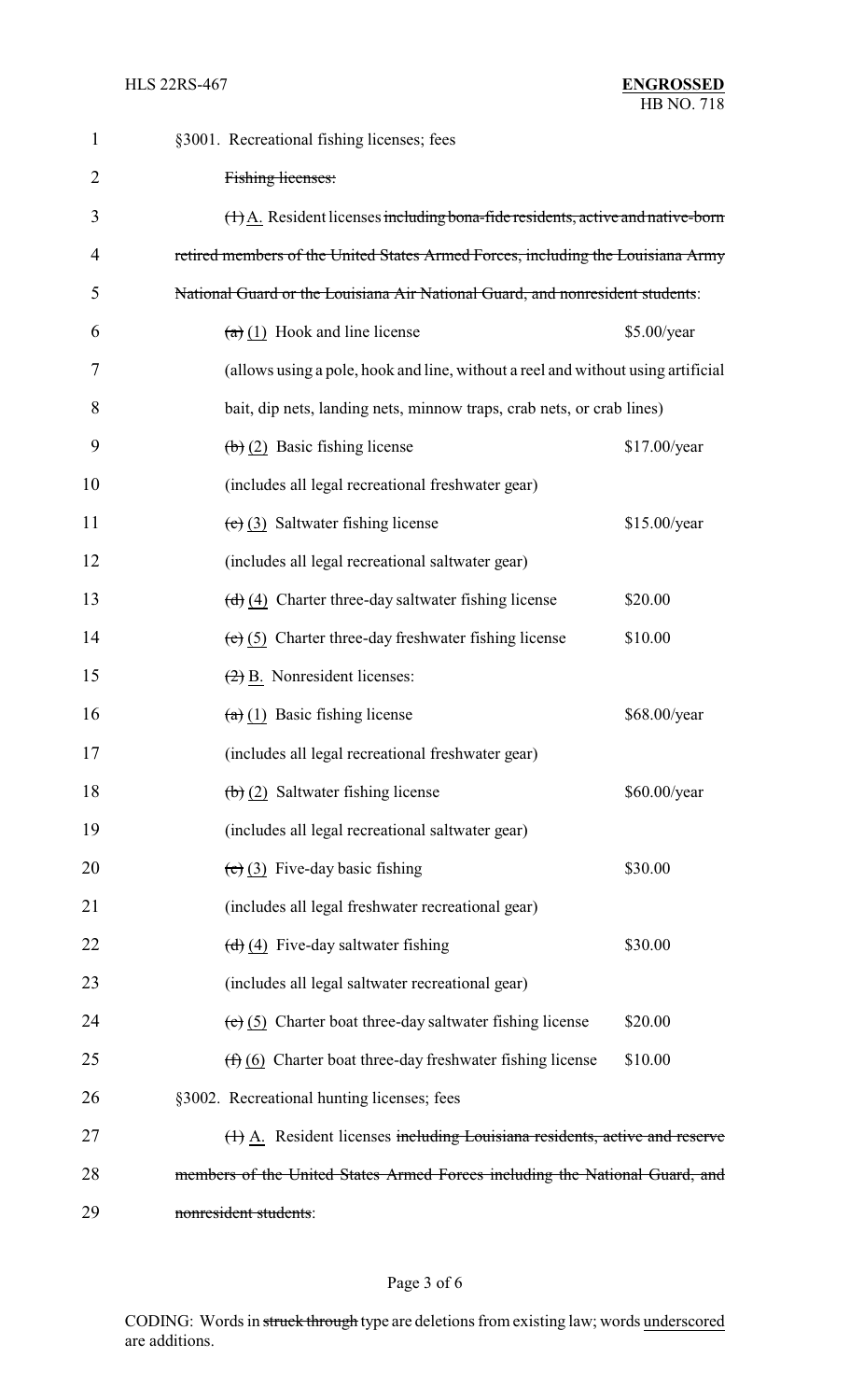| $\mathbf{1}$   | $(a)$ (1) Basic hunting license                                             | \$20.00/year  |  |
|----------------|-----------------------------------------------------------------------------|---------------|--|
| $\overline{2}$ | $\left(\frac{b}{c}\right)$ (2) Deer hunting license                         | \$15.00/year  |  |
| 3              | (includes deer tags, archery and primitive privileges)                      |               |  |
| 4              | $(e)$ (3) Waterfowl license                                                 | \$12.00/year  |  |
| 5              | $\left(\frac{d}{d}\right)$ (4) Turkey license (includes tags)               |               |  |
| 6              | \$12.00/year                                                                |               |  |
| 7              | $(e)$ (5) Youth hunting license                                             | \$5.00/year   |  |
| 8              | (required for hunting deer, turkey, trapping, and youth lottery hunts)      |               |  |
| 9              | $(2)$ B. Nonresident licenses:                                              |               |  |
| 10             | $(a)$ (1) Basic hunting license                                             | \$200.00/year |  |
| 11             | $\left(\frac{b}{c}\right)$ (2) Deer hunting license                         | \$100.00/year |  |
| 12             | (includes deer tags, archery and primitive privileges)                      |               |  |
| 13             | $(c)$ (3) Waterfowl hunting license                                         | \$50.00/year  |  |
| 14             | $\left(\frac{d}{d}\right)$ (4) Turkey hunting license (includes tags)       | \$50.00/year  |  |
| 15             | $(e)$ (5) Five-day basic hunting license                                    | \$65.00       |  |
| 16             | $(f)$ (6) Five-day deer hunting license                                     | \$35.00       |  |
| 17             | $\left(\frac{1}{2}\right)$ (7) Five-day waterfowl hunting license           | \$35.00       |  |
| 18             | $\left(\frac{\hbar}{\hbar}\right)$ (8) Five-day turkey hunting license      | \$35.00       |  |
| 19             | *<br>∗<br>∗                                                                 |               |  |
| 20             | §3004. Combination licenses (includes all hunting, fishing, and WMA access  |               |  |
| 21             | privileges); fees                                                           |               |  |
| 22             | A. Resident licenses including Louisiana residents, active and reserve      |               |  |
| 23             | members of the United States Armed Forces including the National Guard, and |               |  |
| 24             | nonresident students:                                                       |               |  |
| 25             | $\ast$<br>*<br>$\ast$                                                       |               |  |
| 26             | (2) Seniors and Senior/Retired Military                                     | \$20.00/year  |  |
| 27             | (3) Disabled/Special Needs and special needs                                | \$4.00/year   |  |
| 28             | B. Nonresident licenses:                                                    |               |  |
| 29             | ∗<br>$\ast$<br>∗                                                            |               |  |

# Page 4 of 6

CODING: Words in struck through type are deletions from existing law; words underscored are additions.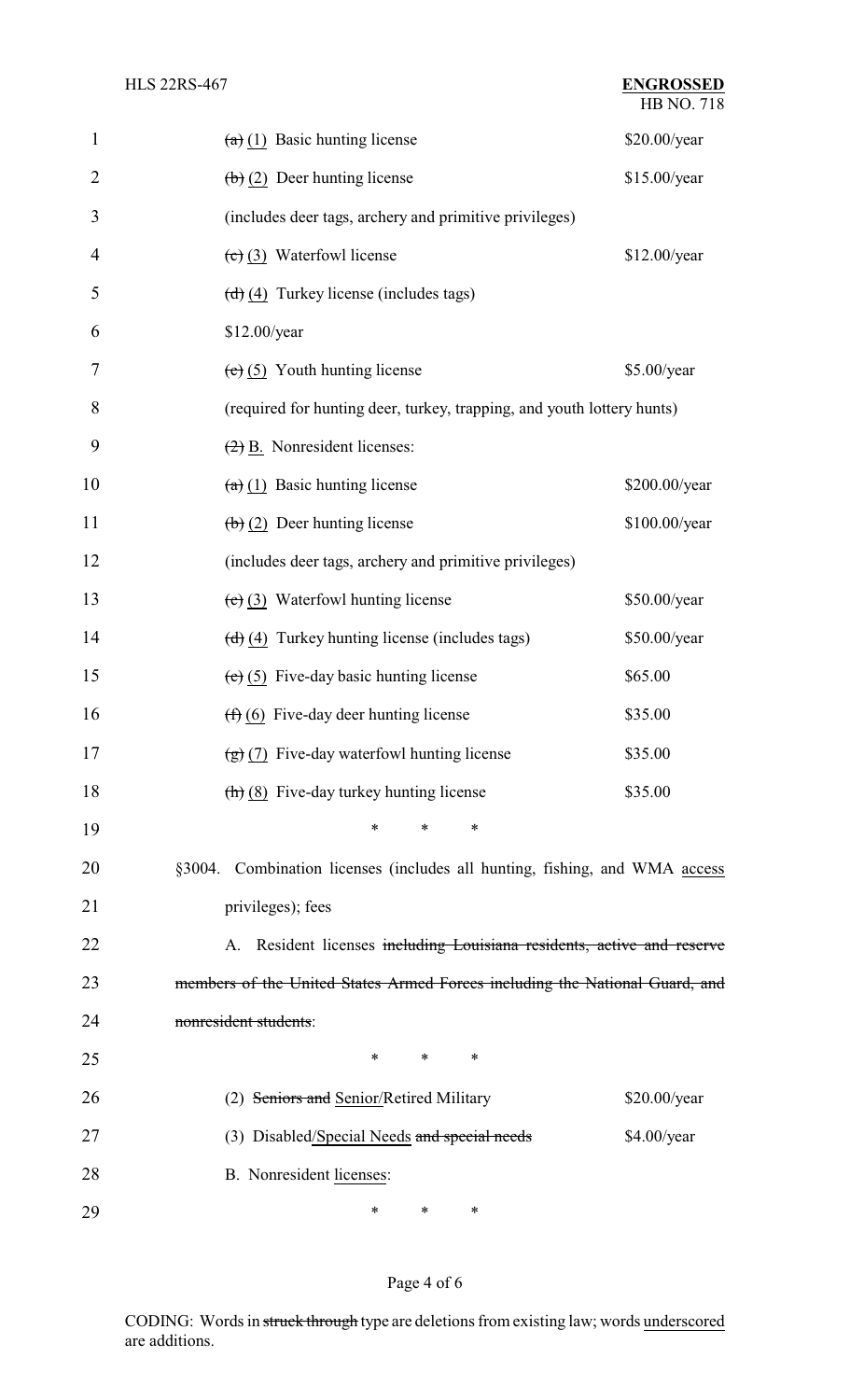- 1 Section 2. If enacted on or before June 1, 2022, this Act shall become effective on
- 2 June 1, 2022, and the provisions of this Act shall supercede any conflicting provisions of Act
- 3 No. 356 of the 2021 Regular Session.
- 4 Section 3. If enacted on or after June 2, 2022, this Act shall become effective upon
- 5 signature by the governor or, if not signed by the governor, upon expiration of the time for
- 6 bills to become law without signature by the governor, as provided by Article III, Section
- 7 18 of the Constitution of Louisiana. If vetoed by the governor and subsequently approved
- 8 by the legislature, this Act shall become effective on the day following such approval.

## DIGEST

The digest printed below was prepared by House Legislative Services. It constitutes no part of the legislative instrument. The keyword, one-liner, abstract, and digest do not constitute part of the law or proof or indicia of legislative intent. [R.S. 1:13(B) and 24:177(E)]

| HB 718 Engrossed | 2022 Regular Session | <b>Charles Owen</b> |
|------------------|----------------------|---------------------|

**Abstract:** Adds Purple Heart recipients and former military service members who either enlisted or were discharged while residing in Louisiana to those who may apply for annual hunting and fishing licenses at the resident rate and provides a set fee for the Senior/Retired Military combination hunting and fishing license.

Present law, effective until June 1, 2022, provides certain categories of nonresidents that may qualify for resident license rates, which includes Purple Heart recipients. (R.S. 56:643)

Present law, effective June 1, 2022, also provides certain categories of nonresidents that may qualify for resident license rates, but omits Purple Heart recipients. (R.S. 56:3000(F) as enacted by Act 356 of the 2021 Regular Session)

Proposed law restores resident rate eligibility for Purple Heart recipients. Proposed law further provides that former service members who enlisted or were discharged while residing in the state will also be eligible for resident rates. Specifies that an applicant under either provision of proposed law is required to prove their eligibility and provide the dept. with identification. Further specifies that under proposed law, a DD-214 or NGB-22 is one type of documentation that the department will accept as satisfactoryproof of the appropriate military service.

Present law, effective June 1, 2022, provides a schedule of fees for each type of recreational fishing, hunting, and combination licence offered by the dept., and each of the categories is divided into fees for resident licenses and fees for nonresident licenses. Specifies that each section of law for hunting, fishing, and combination license fees includes a list of certain nonresident categories that may qualify for resident rates. (R.S. 56:3000(F), 3001, 3002, and 3004 as enacted by Act 356 of the 2021 Regular Session)

Proposed law retains resident rate eligibility for certain categories of nonresidents only within the license requirements and definitions section and removes the duplicative statements provided under each of the fishing, hunting, and combination license fee provisions to remove the potential for inconsistency.